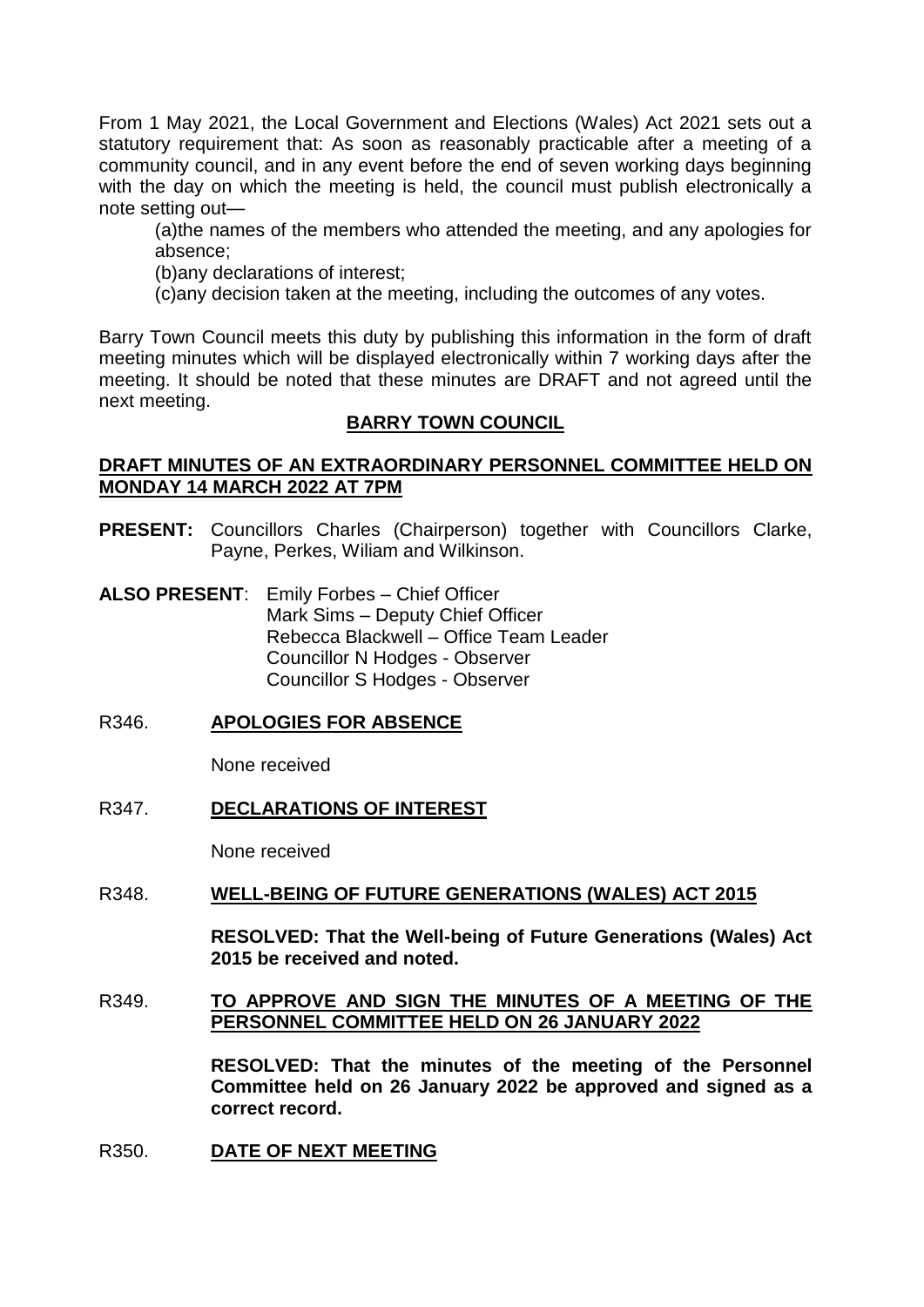**RESOLVED: The date of the next meeting of the Personnel Committee will be agreed at the Annual Meeting scheduled to be held on Tuesday 17 May 2022.** 

#### R351. **EXCLUSION OF PRESS AND PUBLIC**

**RESOLVED: That in accordance with Section 1(2) of the Public Bodies (Admission to Meetings) Act 1960, in view of the confidential nature of the business about to be transacted, it is advisable in the public interest that the press and public be excluded from the remainder of the meeting.** 

### R352. **FLEXIBLE RETIREMENT REQUEST**

Members were provided with a report advising them of a flexible retirement request from a member of the Cemetery Team.

A detailed discussion was had.

**RESOLVED: That members refused the Flexible Working Request based on impact on capacity and cost to the Council noting that the member of staff will have the opportunity to consider the Collective Agreement negotiated with the Unions regarding the Summer Hours later opening.** 

## R353. **UPDATE ON PROPOSED VARIATION TO CEMETERY STAFF CONTRACTS RELATING TO CLOSING CEMETERY GATES 1 APRIL – 30 SEPTEMBER**

The Chief Officer provided a detailed update in relation to the proposed variation to Cemetery Staff contracts relating to closing the cemetery gates during the summer months April to September.

### **RESOLVED:**

- **1. that the Collective Agreement now applies to 5 staff**
- **2. That the Chief Officer is given delegated responsibility to liaise with Unions, agree the Collective Agreement and new contract and implement the financial incentive as long as within the budget already agreed by Full Council on 7 February 2022 (£1,000 for early retirement and a maximum of £13,500 for financial incentives for the Collective Agreement).**

### R354. **PLANNING OFFICER UPDATE**

Members were provided with an update in relation to the retirement of the Councils Planning Officer.